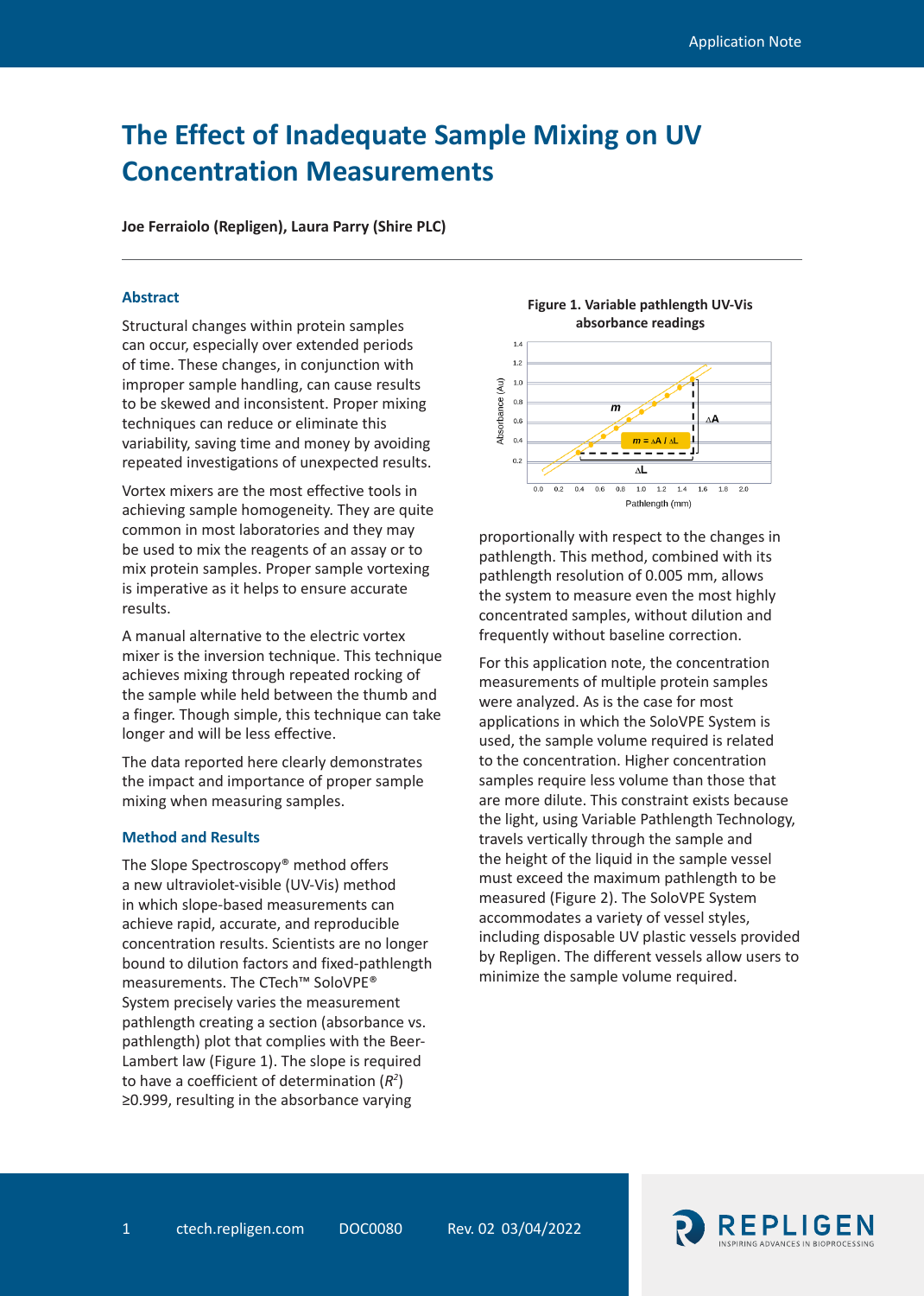### **Figure 2. Variable Pathlength Technology (VPT)**



## **Analysis**

**Sample Preparation:** Testing was performed on several sets of identical aliquots, all frozen for several days and then thawed for approximately two hours.

- Benchtop VWR "Vortex Genie 2" vortexer fitted with a rubber pad, set at 7 (out of 12 settings). Mixing as follows:
	- 1. Four to five seconds vortexing the entire vial.
	- 2. Tip sample upside down and flick once.
	- 3. Tip sample right side up and flick once.
- Used aliquot of 120 µl for each sample benchtop.
	- The samples were only aliquoted when they were ready to be measured.
- No bubbles were present.
	- If there were bubbles, they would be removed by tapping the side of the vessel or by pipetting them out.
	- Micro bubbles are negligible.
- The time between mixing and data acquisition was minimal.
	- The sample is never left to sit.
	- Mix the sample again if there has been an extended period of time between replicates.
	- Adequate mixing of higher volumes (more than 200 µl) may require more time on the vortexer.

**Sample Measurement:** Traditional absorbance measurements rely on a single value measured through a fixed 10 mm cell, which is generally

diluted to be within the linear range of the spectrophotometer. This technique requires additional preparation time, increases consumable costs, and introduces dilution error to fit the linear range of the device. In contrast, the SoloVPE System measures neat samples to accurately verify the concentration. The accuracy of the measurement is inherently verified by the quality of the regression, which is reported as the  $R^2$  value of the slope.

### **Conclusion**

The CTech SoloVPE System is designed to make accurate measurements of highly concentrated protein samples. The Slope Spectroscopy method allows the system to dynamically characterize the sample to achieve compliance with Beer-Lambert's law. A high  $R^2$  value confirms a strong correlation result, which is generally a strong indicator of an accurate measurement. However, the system can only characterize the sample that is loaded into the device, and in the absence of proper mixing, variability associated with the sample may mistakenly be attributed to the measurement system. Ultimately, it is critical to include proper mixing and sample preparation techniques within the test protocol. Proper execution of this simple step will help ensure measurement accuracy, and in doing so, save time and money by avoiding repeated measurements and analysis of unexpected results.

#### **Customer Support**

analytics-support@repligen.com +1 908-707-1009

## **Repligen Corporation**

685 Route 202/206 Bridgewater, NJ 08807, USA www.ctech.repligen.com

© 2021 Repligen Corporation. All rights reserved. The trademarks mentioned herein are the property of Repligen Corporation and/or its affiliate(s) or their respective owners.